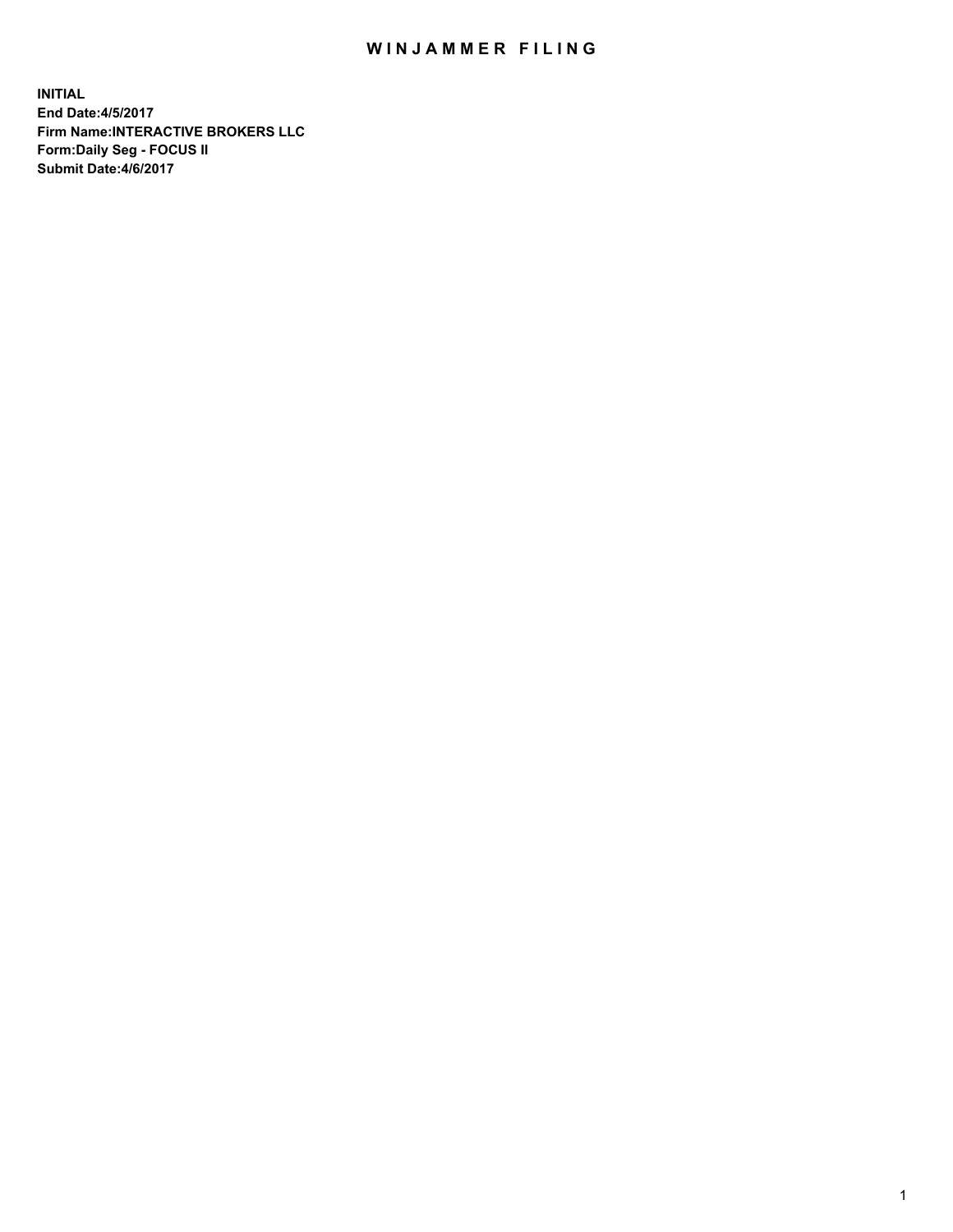## **INITIAL End Date:4/5/2017 Firm Name:INTERACTIVE BROKERS LLC Form:Daily Seg - FOCUS II Submit Date:4/6/2017 Daily Segregation - Cover Page**

| Name of Company<br><b>Contact Name</b><br><b>Contact Phone Number</b><br><b>Contact Email Address</b>                                                                                                                                                                                                                          | <b>INTERACTIVE BROKERS LLC</b><br><b>James Menicucci</b><br>203-618-8085<br>jmenicucci@interactivebrokers.c<br>om |
|--------------------------------------------------------------------------------------------------------------------------------------------------------------------------------------------------------------------------------------------------------------------------------------------------------------------------------|-------------------------------------------------------------------------------------------------------------------|
| FCM's Customer Segregated Funds Residual Interest Target (choose one):<br>a. Minimum dollar amount: ; or<br>b. Minimum percentage of customer segregated funds required:% ; or<br>c. Dollar amount range between: and; or<br>d. Percentage range of customer segregated funds required between: % and %.                       | $\underline{\mathbf{0}}$<br>0<br>155,000,000 245,000,000<br>0 <sub>0</sub>                                        |
| FCM's Customer Secured Amount Funds Residual Interest Target (choose one):<br>a. Minimum dollar amount: ; or<br>b. Minimum percentage of customer secured funds required:%; or<br>c. Dollar amount range between: and; or<br>d. Percentage range of customer secured funds required between: % and %.                          | $\underline{\mathbf{0}}$<br>0<br>80,000,000 120,000,000<br>00                                                     |
| FCM's Cleared Swaps Customer Collateral Residual Interest Target (choose one):<br>a. Minimum dollar amount: ; or<br>b. Minimum percentage of cleared swaps customer collateral required:% ; or<br>c. Dollar amount range between: and; or<br>d. Percentage range of cleared swaps customer collateral required between:% and%. | $\underline{\mathbf{0}}$<br>$\underline{\mathbf{0}}$<br>0 <sub>0</sub><br>00                                      |

Attach supporting documents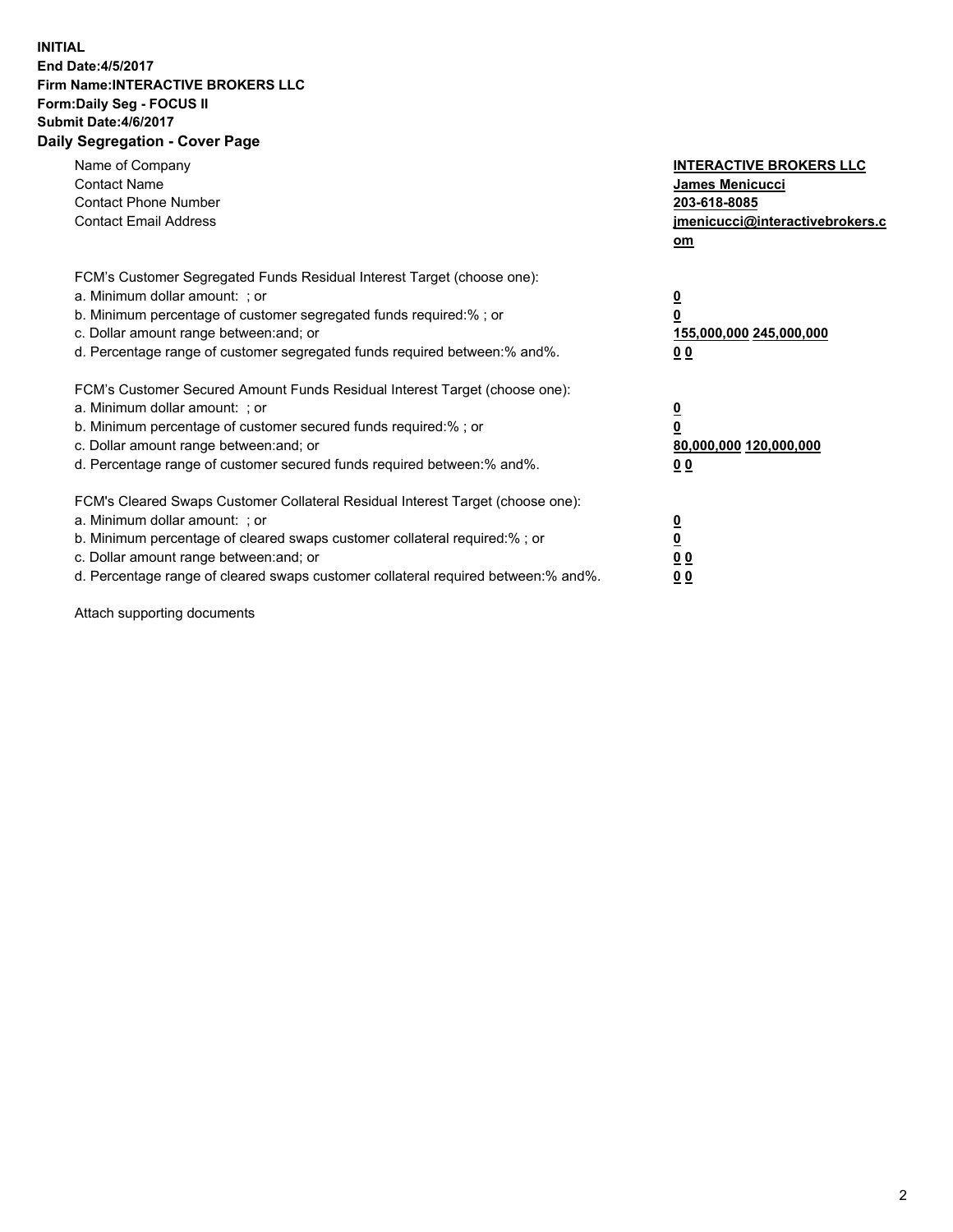## **INITIAL End Date:4/5/2017 Firm Name:INTERACTIVE BROKERS LLC Form:Daily Seg - FOCUS II Submit Date:4/6/2017 Daily Segregation - Secured Amounts**

|     | Foreign Futures and Foreign Options Secured Amounts                                                        |                                  |
|-----|------------------------------------------------------------------------------------------------------------|----------------------------------|
|     | Amount required to be set aside pursuant to law, rule or regulation of a foreign                           | $0$ [7305]                       |
|     | government or a rule of a self-regulatory organization authorized thereunder                               |                                  |
| 1.  | Net ledger balance - Foreign Futures and Foreign Option Trading - All Customers                            |                                  |
|     | A. Cash                                                                                                    | 386,659,329 [7315]               |
|     | B. Securities (at market)                                                                                  | $0$ [7317]                       |
| 2.  | Net unrealized profit (loss) in open futures contracts traded on a foreign board of trade                  | -7,516,804 [7325]                |
| 3.  | Exchange traded options                                                                                    |                                  |
|     | a. Market value of open option contracts purchased on a foreign board of trade                             | 98,745 [7335]                    |
|     | b. Market value of open contracts granted (sold) on a foreign board of trade                               | $-45,285$ [7337]                 |
| 4.  | Net equity (deficit) (add lines 1. 2. and 3.)                                                              | 379,195,985 [7345]               |
| 5.  | Account liquidating to a deficit and account with a debit balances - gross amount                          | 8,097,418 [7351]                 |
|     | Less: amount offset by customer owned securities                                                           | 0 [7352] 8,097,418 [7354]        |
| 6.  | Amount required to be set aside as the secured amount - Net Liquidating Equity                             | 387,293,403 [7355]               |
|     | Method (add lines 4 and 5)                                                                                 |                                  |
| 7.  | Greater of amount required to be set aside pursuant to foreign jurisdiction (above) or line                | 387,293,403 [7360]               |
|     | 6.                                                                                                         |                                  |
|     | FUNDS DEPOSITED IN SEPARATE REGULATION 30.7 ACCOUNTS                                                       |                                  |
| 1.  | Cash in banks                                                                                              |                                  |
|     | A. Banks located in the United States                                                                      | $0$ [7500]                       |
|     | B. Other banks qualified under Regulation 30.7                                                             | 0 [7520] 0 [7530]                |
| 2.  | Securities                                                                                                 |                                  |
|     | A. In safekeeping with banks located in the United States                                                  | 421,367,105 [7540]               |
|     | B. In safekeeping with other banks qualified under Regulation 30.7                                         | 0 [7560] 421,367,105 [7570]      |
| 3.  | Equities with registered futures commission merchants                                                      |                                  |
|     | A. Cash                                                                                                    | $0$ [7580]                       |
|     | <b>B.</b> Securities                                                                                       | $0$ [7590]                       |
|     | C. Unrealized gain (loss) on open futures contracts                                                        | $0$ [7600]                       |
|     | D. Value of long option contracts                                                                          | $0$ [7610]                       |
|     | E. Value of short option contracts                                                                         | 0 [7615] 0 [7620]                |
| 4.  | Amounts held by clearing organizations of foreign boards of trade                                          |                                  |
|     | A. Cash                                                                                                    | $0$ [7640]                       |
|     | <b>B.</b> Securities                                                                                       | $0$ [7650]                       |
|     | C. Amount due to (from) clearing organization - daily variation                                            | $0$ [7660]                       |
|     | D. Value of long option contracts                                                                          | $0$ [7670]                       |
|     | E. Value of short option contracts                                                                         | 0 [7675] 0 [7680]                |
| 5.  | Amounts held by members of foreign boards of trade                                                         |                                  |
|     | A. Cash                                                                                                    | 87,412,635 [7700]                |
|     | <b>B.</b> Securities                                                                                       | $0$ [7710]                       |
|     | C. Unrealized gain (loss) on open futures contracts                                                        | $-6,450,318$ [7720]              |
|     | D. Value of long option contracts                                                                          | 98,745 [7730]                    |
|     | E. Value of short option contracts                                                                         | -45,285 [7735] 81,015,777 [7740] |
| 6.  | Amounts with other depositories designated by a foreign board of trade                                     | 0 [7760]                         |
| 7.  | Segregated funds on hand                                                                                   | $0$ [7765]                       |
| 8.  | Total funds in separate section 30.7 accounts                                                              | 502,382,882 [7770]               |
| 9.  | Excess (deficiency) Set Aside for Secured Amount (subtract line 7 Secured Statement<br>Page 1 from Line 8) | 115,089,479 [7380]               |
| 10. | Management Target Amount for Excess funds in separate section 30.7 accounts                                | 80,000,000 [7780]                |
| 11. | Excess (deficiency) funds in separate 30.7 accounts over (under) Management Target                         | 35,089,479 [7785]                |
|     |                                                                                                            |                                  |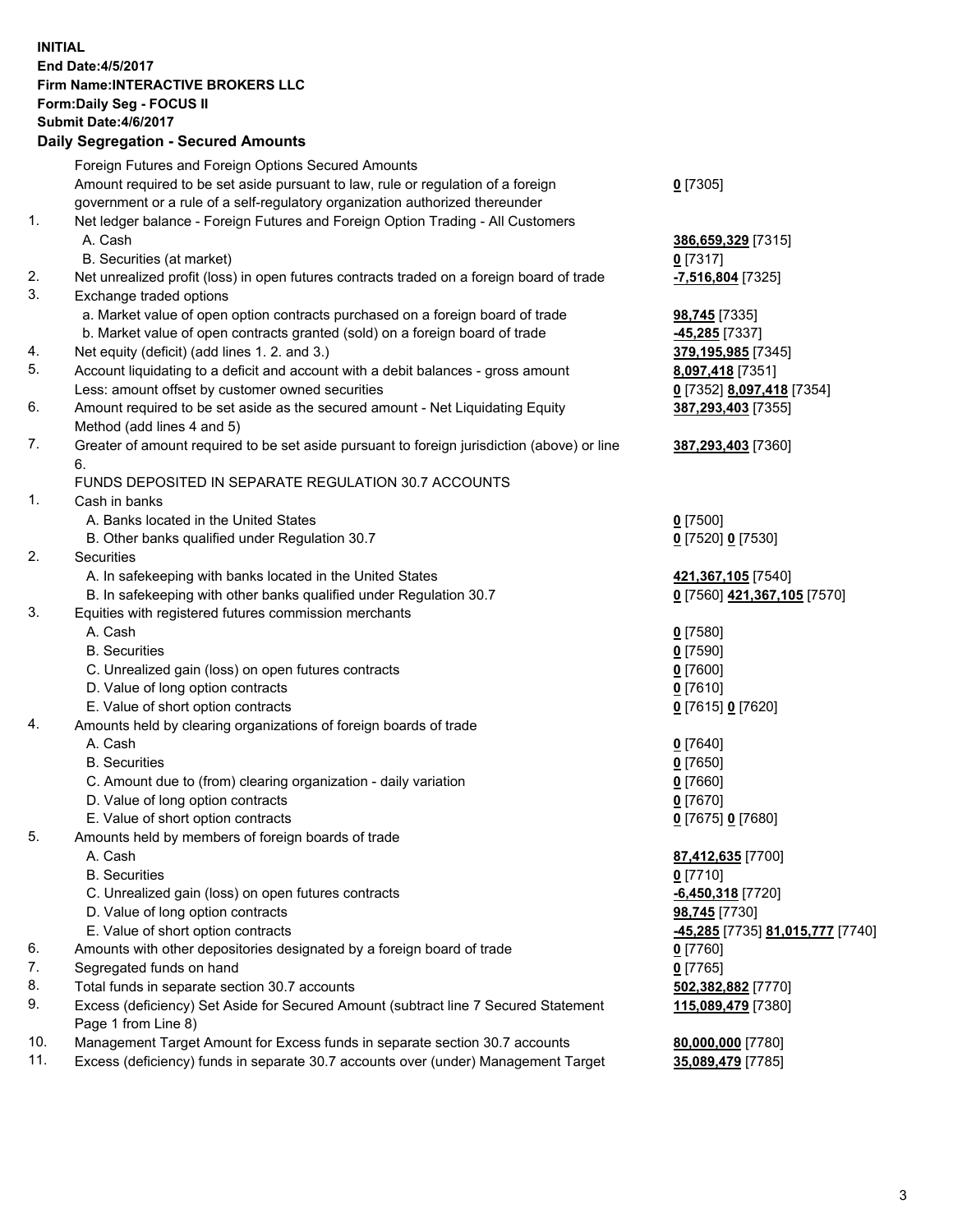**INITIAL End Date:4/5/2017 Firm Name:INTERACTIVE BROKERS LLC Form:Daily Seg - FOCUS II Submit Date:4/6/2017 Daily Segregation - Segregation Statement** SEGREGATION REQUIREMENTS(Section 4d(2) of the CEAct) 1. Net ledger balance A. Cash **3,366,391,789** [7010] B. Securities (at market) **0** [7020] 2. Net unrealized profit (loss) in open futures contracts traded on a contract market **12,847,520** [7030] 3. Exchange traded options A. Add market value of open option contracts purchased on a contract market **88,507,470** [7032] B. Deduct market value of open option contracts granted (sold) on a contract market **-176,227,322** [7033] 4. Net equity (deficit) (add lines 1, 2 and 3) **3,291,519,457** [7040] 5. Accounts liquidating to a deficit and accounts with debit balances - gross amount **143,921** [7045] Less: amount offset by customer securities **0** [7047] **143,921** [7050] 6. Amount required to be segregated (add lines 4 and 5) **3,291,663,378** [7060] FUNDS IN SEGREGATED ACCOUNTS 7. Deposited in segregated funds bank accounts A. Cash **101,392,493** [7070] B. Securities representing investments of customers' funds (at market) **2,116,133,435** [7080] C. Securities held for particular customers or option customers in lieu of cash (at market) **0** [7090] 8. Margins on deposit with derivatives clearing organizations of contract markets A. Cash **18,486,357** [7100] B. Securities representing investments of customers' funds (at market) **1,338,731,964** [7110] C. Securities held for particular customers or option customers in lieu of cash (at market) **0** [7120] 9. Net settlement from (to) derivatives clearing organizations of contract markets **39,344,221** [7130] 10. Exchange traded options A. Value of open long option contracts **88,464,689** [7132] B. Value of open short option contracts **-176,206,945** [7133] 11. Net equities with other FCMs A. Net liquidating equity **0** [7140] B. Securities representing investments of customers' funds (at market) **0** [7160] C. Securities held for particular customers or option customers in lieu of cash (at market) **0** [7170] 12. Segregated funds on hand **0** [7150] 13. Total amount in segregation (add lines 7 through 12) **3,526,346,214** [7180] 14. Excess (deficiency) funds in segregation (subtract line 6 from line 13) **234,682,836** [7190] 15. Management Target Amount for Excess funds in segregation **155,000,000** [7194] 16. Excess (deficiency) funds in segregation over (under) Management Target Amount **79,682,836** [7198]

Excess